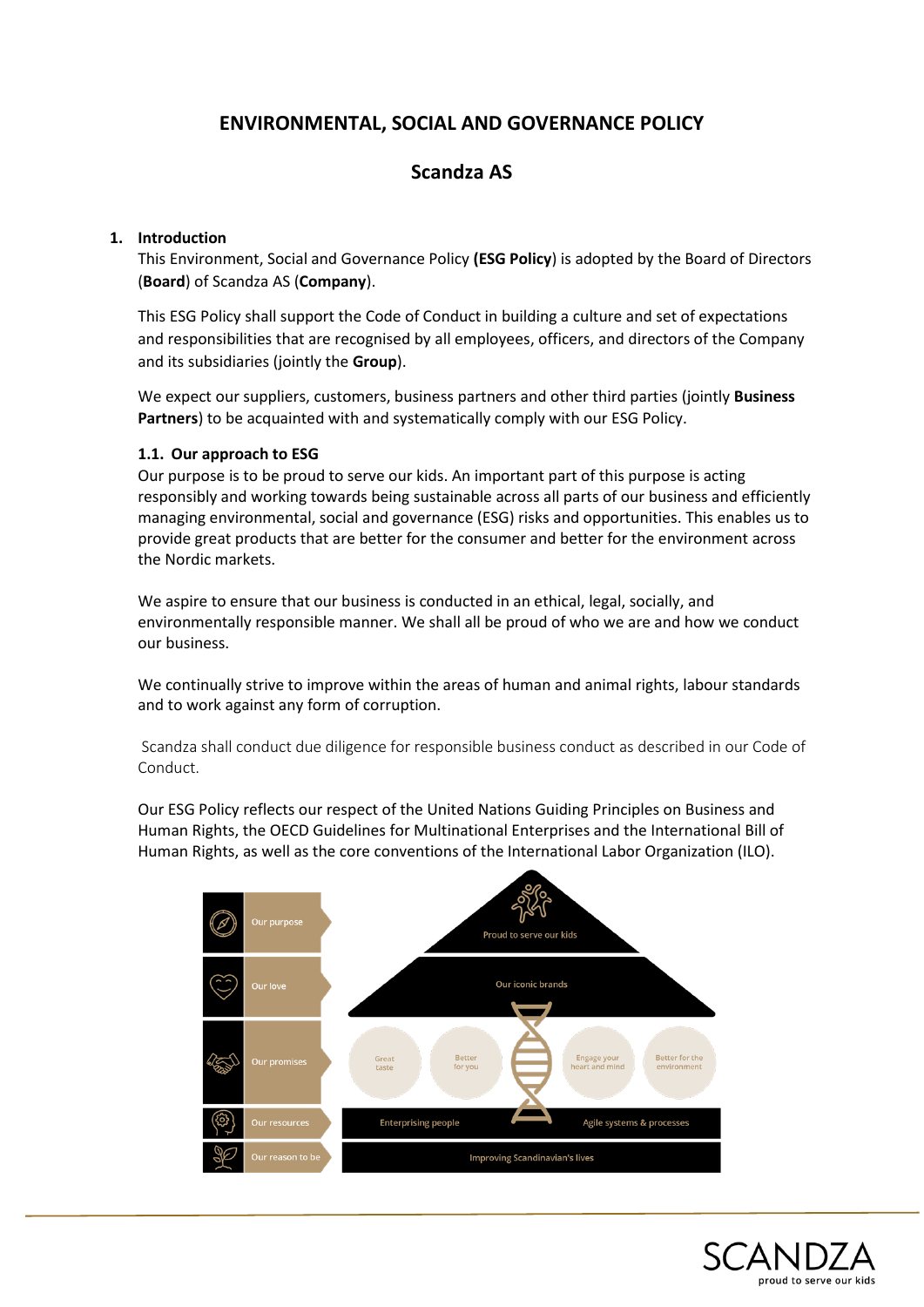#### **1.2. UN Sustainable Development Goals**

The Company has identified four UN sustainability goals on which the Group will focus attention when conducting business.

- Goal 2: End hunger, achieve food security and improved nutrition and promote sustainable agriculture.
- Goal 8: Promote inclusive and sustainable economic growth, employment, and decent work for all.
- Goal 9: Build resilient infrastructure, promote sustainable industrialization, and foster innovation; and
- Goal 12: Ensure sustainable consumption and production patterns.

#### **1.3. Company's strategic goals towards 2030**

- Consumers will trust and prefer our brands because they are better for them and the environment.
- All our brands shall contribute to making the Scandinavian consumer healthier and greener.
- Our brands shall be sustainably produced by default.

### **2. Environment – Be better for the environment**

Scandza is committed to minimizing the impact of its activities on the environment. As an international food producer and distributor, Scandza has a responsibility to contribute to a sustainable food system. We consider the environment in everything we do. Our goal is to reduce our emissions, protect the environment and empower consumers to choose sustainable food by providing low-impact products with smart packaging solutions.

#### **2.1.** Better for the environment – our production

We believe that a high level of environmental performance will be essential to succeed as a food producer in the years to come. Enhancing resource efficiency in our operations is therefore one of our main priorities.

The manufacturing, processing, and packaging of products contributes to air, soil, and water pollution and GHG emissions.

All companies in the Group shall measure and set reduction goals on carbon emissions, food waste and non-environmental packaging.

#### **2.2.** Better for the environment - our products

Scandza wants to meet consumers' expectations and positively influence their dietary choices by offering environmentally sustainable products, health and environmental wise.

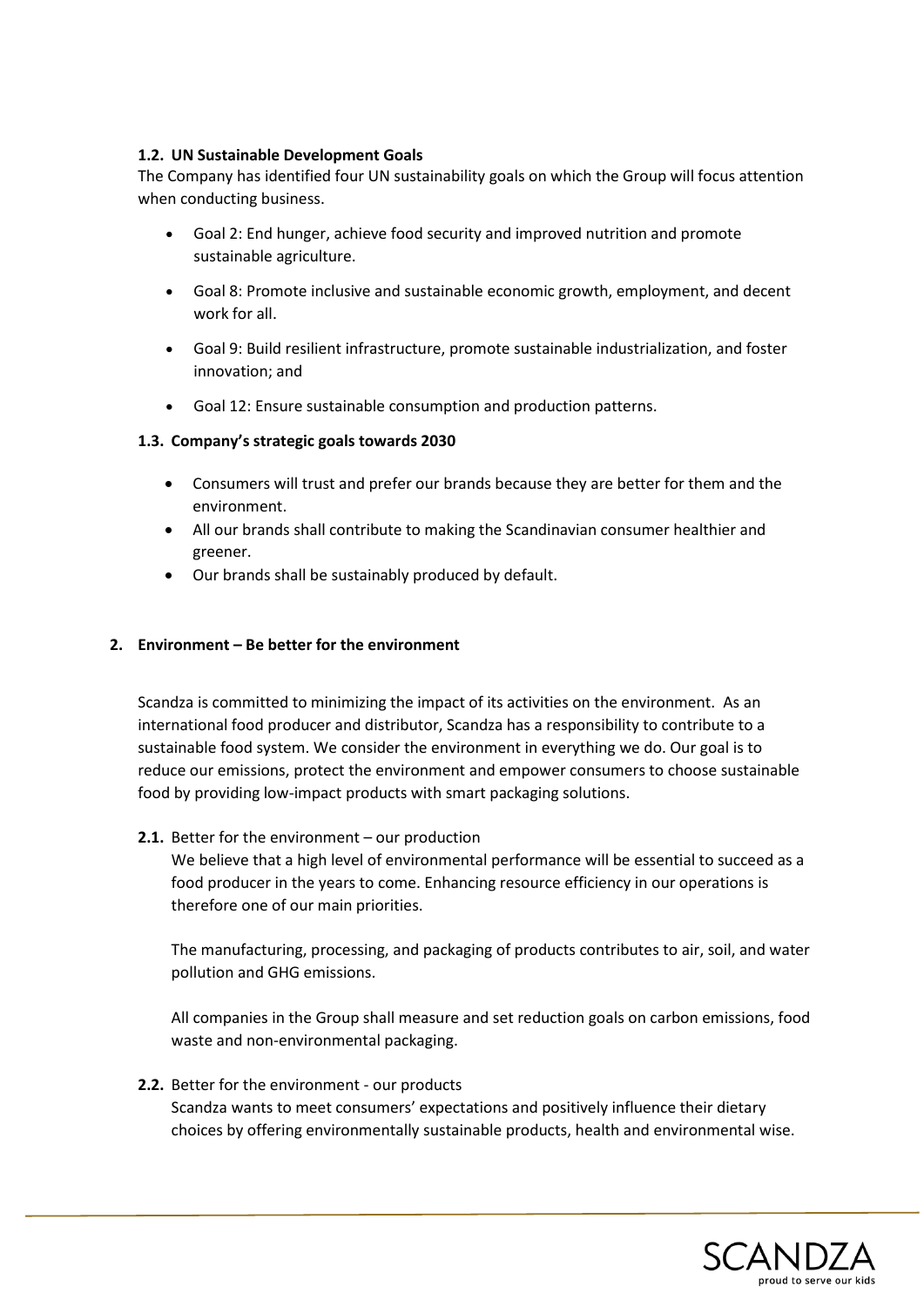#### **2.3.** Animal rights / Animal welfare

Scandza is committed to improve the welfare of animals. Animal welfare is to be respected by all our suppliers. All suppliers must uphold national and international animal welfare regulations.

If our suppliers do not comply with our standards, we are committed to help them reach our standards before we are forced to end the relationship.

The Company is committed to develop own policies on animal welfare, related to animals used in our production, that will surpass national welfare regulations.

#### **3. Social – Contributing to society**

As a manufacturer and distributor of fast-moving consumer goods, we impact the societies in which we operate in many ways. Our aim is to provide healthier and more sustainable products to the Nordic markets and to contribute positively to society at large. As an employer our main responsibility is to ensure our employees' health, safety, and wellbeing.

### **3.1. Contributing to the society – being a responsible employer (ILO Convention No. 155 and ILO Recommendation No. 164)**

Our employees are the foundation and continuing reason for our success. Valuing and ensuring their wellbeing are core sustainability pillars for the Company. Our main priorities are to provide safe and healthy working environments, to be an inclusive organization and to every day make sure they are given the opportunity to evolve and excel.

There are several aspects of health and safety relevant to the Group, both occupational health and safety and the health and safety of consumers.

#### *3.1.1.Occupational health and safety*

The Company is committed to properly assessing and managing potential risks to the health and safety of all our employees, contractors and visitors, and anyone else who may be directly affected by our business operations.

To reduce health and safety risks, we specifically aim to

- a) promote awareness through education and training
- b) maintain proactive emergency preparedness and response; and
- c) measure and evaluate health and safety performance through regular audits, inspections and internal reporting.

The Company has quality management systems where all incidents are reported, evaluated, and subject to improvement procedures.

## **3.2. Labour and Human Rights (ILO Conventions Nos. 100 and 111 and the UN Convention on Discrimination Against Women)**

The Company is committed to providing a safe environment for all its employees and has a policy of zero tolerance regarding discrimination of any employee or job applicant based on an individual's gender, gender identity, age, family or marital status, language differences, nationality, ethnic or national origin, education or socio-economic status, political views,

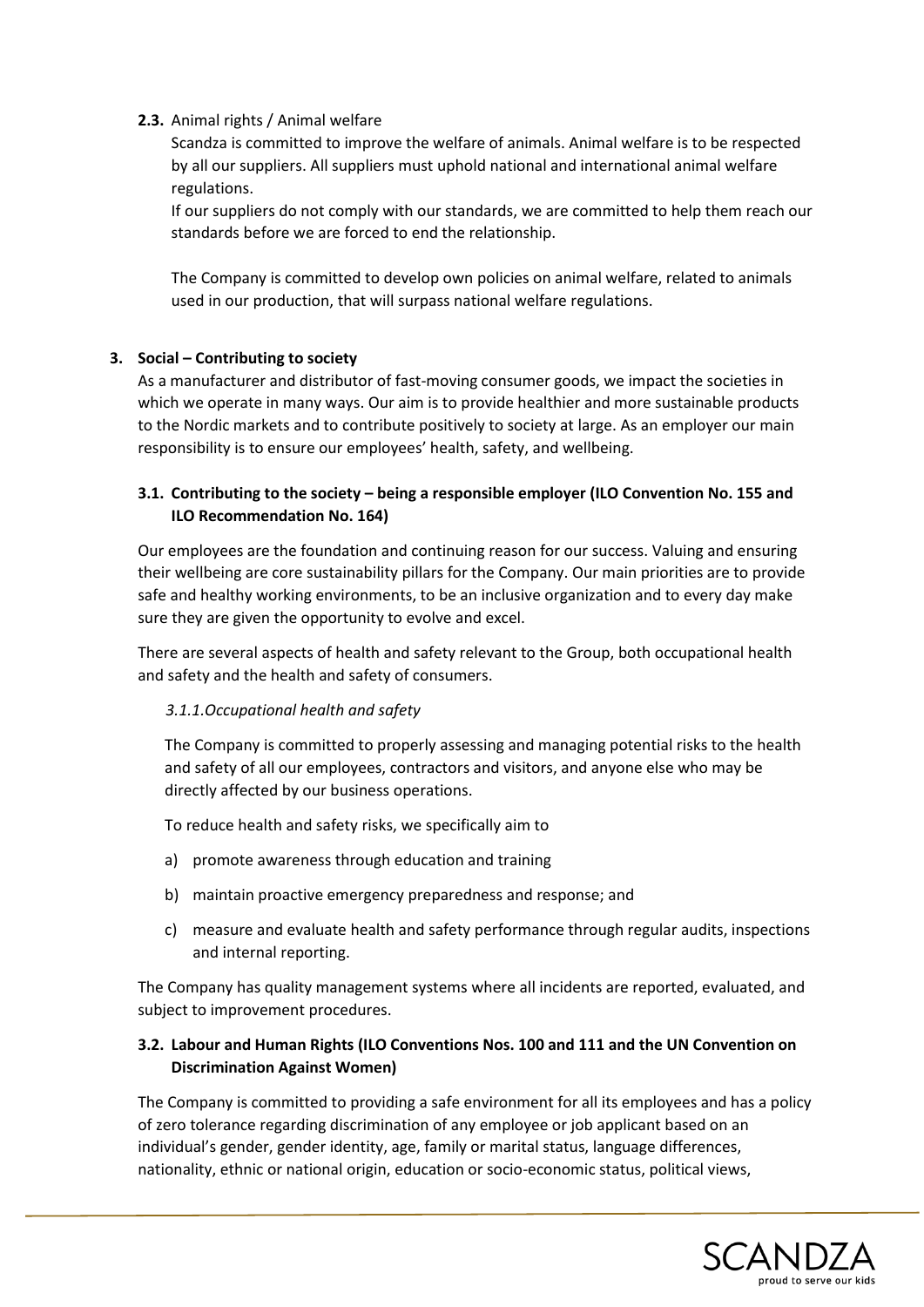disability or medical condition, religion, or sexual orientation, or any other attribute protected by national or international laws. This policy applies to all stages of employment.

## **3.3. Respectful Disciplinary Actions**

Disciplinary actions shall comply with applicable laws, rules, regulations, and business standards. Disciplinary actions shall fully respect an employee's rights and dignity.

#### **3.4. Proactive Measures**

Parental leave is available to all employees in order to strengthen the protection of workers with family responsibilities.

## **3.5. Sexual harassment (UN Covenant on Civil and Political Rights, Art. 7)**

The Group operates a zero-tolerance policy with regards to any form of sexual harassment in the workplace. We treat all incidents seriously and will promptly investigate all allegations of sexual harassment.

Any person found to have sexually harassed another will face disciplinary action, including potential termination of their employment. All complaints of sexual harassment will be taken seriously and treated with respect.

## **3.6. Forced labour (ILO Conventions Nos. 29 and 105)**

The Company strictly prohibits the use of forced labour and human trafficking in all company operations and in our global supply chain.

This ESG Policy demonstrates a commitment to mitigate any risk of slavery or human trafficking in our operations or within the supply chain.

To support honesty and integrity, we provide our staff with the opportunity to report any concerns they may have regarding slavery and human trafficking through a whistle-blower system. 1

## **3.7. Child labour** (UN Convention on the Rights of the Child, ILO Conventions Nos. 138, 182 and 79, and ILO Recommendation No. 146)

The Group does not employ any person below the legal minimum age for employment. Breaches of this will not be tolerated under any circumstances.

## **3.8. Work-life balance (ILO Convention No. 1 and 14)**

The Group promotes a healthy work-life balance for all our employees. We comply with all laws and regulations regarding both normal working hours and overtime.

We encourage all employees, male and female, to take the maximum parental leave prescribed by law.

#### **3.9. Compensation (ILO Convention No. 131)**

The Group observes the statutory minimum wage set by the government of the country in which it has local operations. Where this is not sufficient to meet basic needs, we strive to compensate employees with remuneration that allows for an adequate standard of living. We maintain a



<sup>&</sup>lt;sup>1</sup> Refer to 3.11 for more information.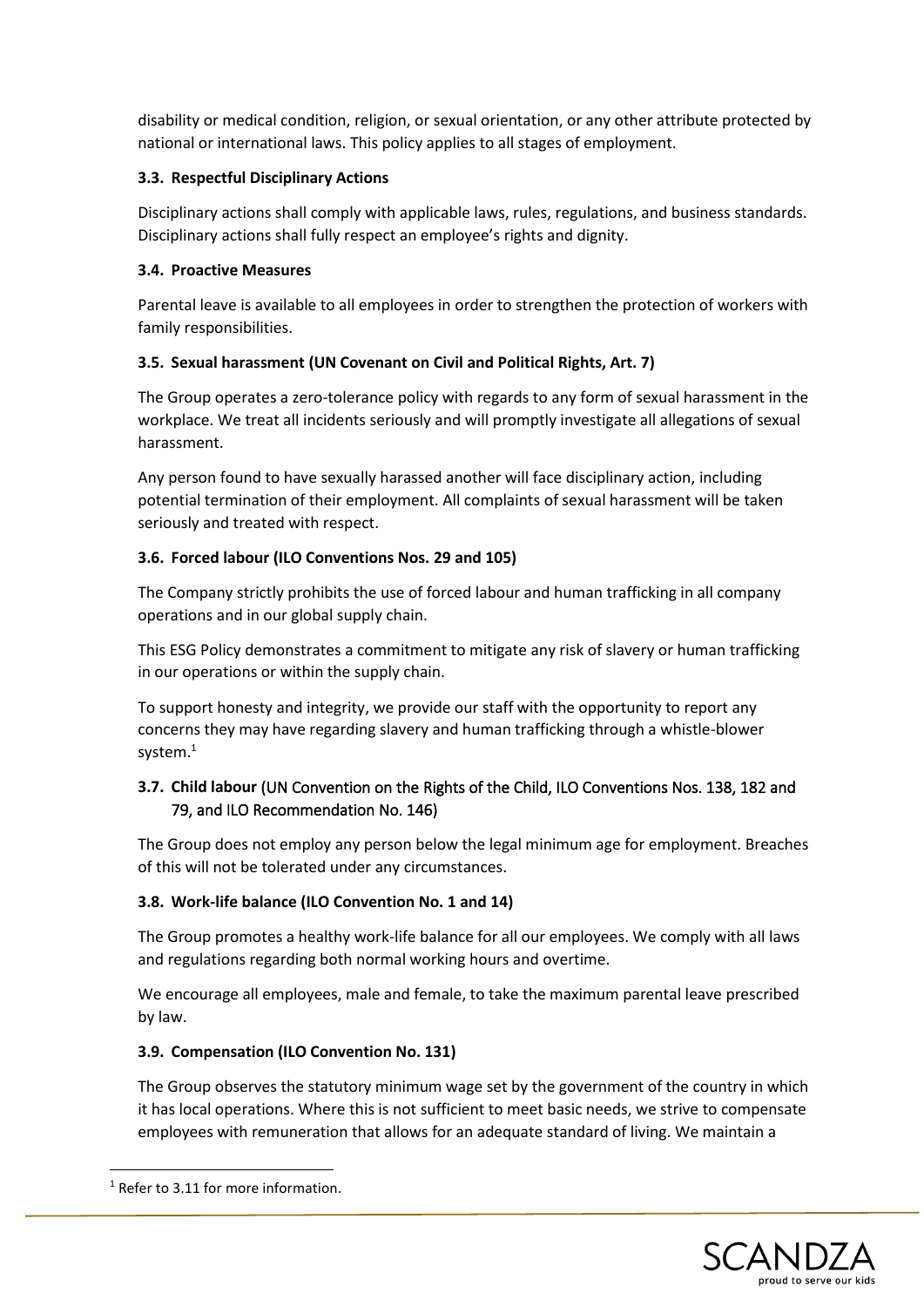remuneration policy that emphasizes the internal equity and external comparability within a defined labour market. The key elements within our remuneration and rewards policy are pay for responsibility and pay for performance.

## **9. Regular Employment (ILO Convention No. 95, 158, 175, 177 and 181)**

The Group is obligated to follow international conventions, national law and regulations concerning regular employment. These shall not be avoided through the use of short-term contracting (such as contract labor, casual labor or day labor), sub-contractors or other labor relationships. All workers are entitled to a contract of employment in a language they understand, and the duration and content of apprenticeship programs shall be clearly defined.

## **10. Marginalized Populations (UN Covenant on Civil and Political Rights, art. 1 and 2)**

The Group shall not contribute to the destruction and/or degradation of the resources and income base for marginalized populations, such as in claiming large land areas, use of water or other natural resources on which these populations are dependent.

## **3.10. Freedom of Association and Collective Bargaining (ILO Conventions Nos. 87, 98, 135 and 154)**

The Group shall freely allow workers lawful rights to associate with others, form, and join (or refrain from joining) organizations of their choice, and bargain collectively, without interference, discrimination, retaliation, or harassment.

We uphold the freedom of association of our employees and the effective recognition of the right to bargain collectively.

## **3.11. Whistle-blower System**

Employees and other stakeholders are encouraged to ask questions, raise comments and concerns in the case of concern over questionable ethical standards or breaches of applicable laws, rules, this ESG policy, or other internal guidelines as soon as practicably possible.

The Company expects any such matters to be raised in good faith.

Employees can report matters internally via their line manager, the health and safety representative, employee representative or VP General Counsel, or externally via Scandza's external, anonymous whistle-blower channel, WhistleB<https://report.whistleb.com/scandza>

External stakeholders can report via the whistle-blower channel accessible on our website.

All matters reported and all whistleblowing reports will be taken seriously and handled with respect. The Company will not accept any retaliation against employees or directors who have reported, in good faith, a violation or suspected violation of applicable laws or of this ESG policy.

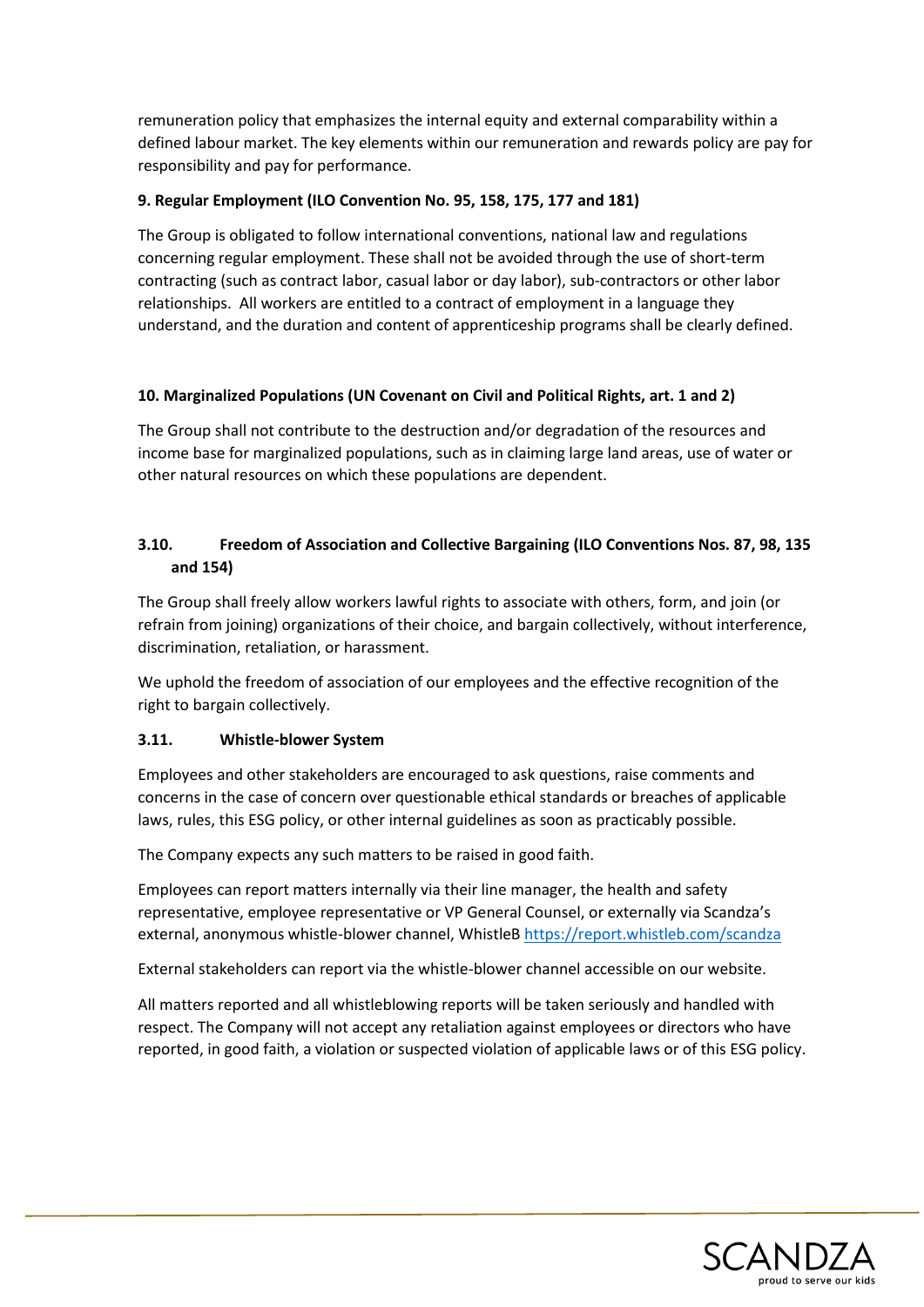#### **G – Ensuring business integrity**

**4.** The Company supports a business culture where we shall all be proud of who we are and how we conduct our business. Our business has significant effects on the societies in which we operate and in the areas from where we source our products. We are committed to ensuring the integrity of our products and to responsibly manage the risks in our value chain.

#### **4.1. Anti-corruption**

To achieve sustainable economic growth, anti-corruption work is essential. The Group has a zerotolerance policy towards corrupt behaviour.

Corruption is the abuse of entrusted power for personal gain, dishonest or illegal behaviour particularly by people in leading positions. Dishonest behaviour of entrusted power for personal gain may not always be regarded as criminal behaviour as laws and regulations vary between jurisdictions but may still be a violation this ESG Policy.

Corrupt behaviour and unacceptable behaviour include, but is not limited to, the following:

- the improper use of gifts and favours in exchange for personal gain.
- using one's influence with persons of authority to obtain preferential treatment in return for payment.
- nepotism, i.e., favouring someone based on personal relations, such as a family member, friend, or member of a particular association.

The Group shall comply with all applicable laws and regulations to prohibit corruption in our operations.

#### **4.2. The Company's anti-corruption checklist**

We are committed to the following:

#### 4.2.1.Commitment

The Group shall under no circumstances participate in corruption of any kind. The Company expects all employees, members of management, officers, and directors to report violations of this ESG Policy.

#### 4.2.2.Assessment

The Company is a Norwegian based company with businesses located mainly in the Nordics. The Nordic countries are assessed to be among the top seven least corrupt countries worldwide in Transparency International Corruption Perceptions Index 2020<sup>2</sup>. Although corruption is less likely to occur in these countries than other places in the world, we are committed to continually assessing the risk of corruption in our business and supply chain.

#### 4.2.3.Plan

Those who believe a violation of this ESG Policy may have occurred or may be likely to occur are expected to report the concern, either internally to the VP General Counsel, or anonymously through Scandza's whistleblower system (described in a 3.11). All employees in the Group can report through the whistleblower system.



<sup>2</sup> <https://www.transparency.org/en/cpi/2020/index/>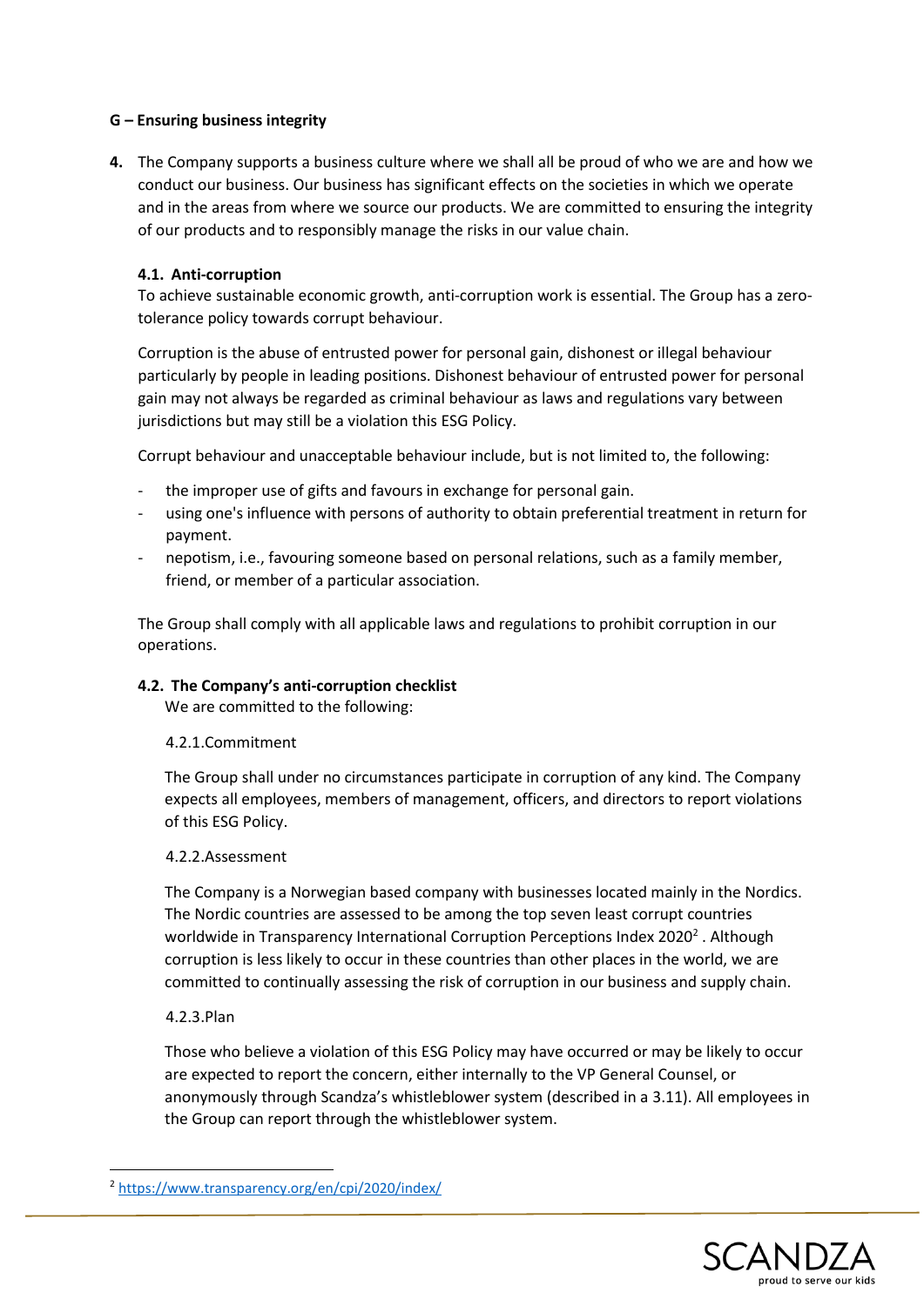Scandza provides employees with channels to report complaints or concerns. All persons involved in processing complaints are responsible for ensuring that the person involved does not suffer prejudice or retaliation because of submitting a complaint. All complaints must be investigated and, if appropriate, preventive, corrective, and disciplinary actions must be taken.

#### 4.2.4.Act

Any Group representative at any level who fail to comply with this ESG Policy or to support guidelines and procedures or relevant legislation will be subject to internal disciplinary action, which may result in termination of their contract.

## 4.2.5.Monitoring

The Board will review and evaluate the anti-corruption work in the Company on an annual basis.

## **4.3. The health and safety of consumers**

The Company's food and drink production lines all have BRC (or equal) certification. Hazard analysis and critical control points based on the Codex Alimentarius are at the core of our quality system. All cosmetic products follow the European Regulation (EC) 1223/2009 and the European regulation (EC) No 1907/2006 (REACH).

## **4.4. Taking control over our supply chain**

Governing the social and environmental risks in our supply chain is our responsibility. Ensuring control and reducing negative impacts is pivotal to our integrity as a company. As a producer and distributor of foods and to everyday consumer goods, the Company is in a key position to improve the sustainability of relevant supply chains.

The Company expects full compliance from all its Business Partners regarding areas such as anticorruption, health and safety, labour and human rights, and environment. All our suppliers are expected to sign our supplier standards, our Code of Conduct and our ESG policy, and to systematically comply with them

We expect of our suppliers to:

- implement an annual due diligence for responsible business conduct. This involves; conducting risk assessments to identify potential negative impact on people, society and the environment and to stop, prevent and reduce such impact. The measures put in place must be monitored and their effect evaluated. The measures taken must be communicated to those affected by your actions. If the supplier is responsible for the negative impact/damage, they are responsible for providing remedy.
- Show willingness and ability to continuous improvement for people, society and the environment through collaboration.
- At the request of Scandza, be able to document how they, and potential subcontractors, work to comply with the guidelines.
- If the supplier, after several requests by Scandza, does not show the willingness or ability to comply with the guidelines for suppliers, the contract may be cancelled.
- Have a system in place to manage complaints related to human rights, labour rights, the environment and corruption.